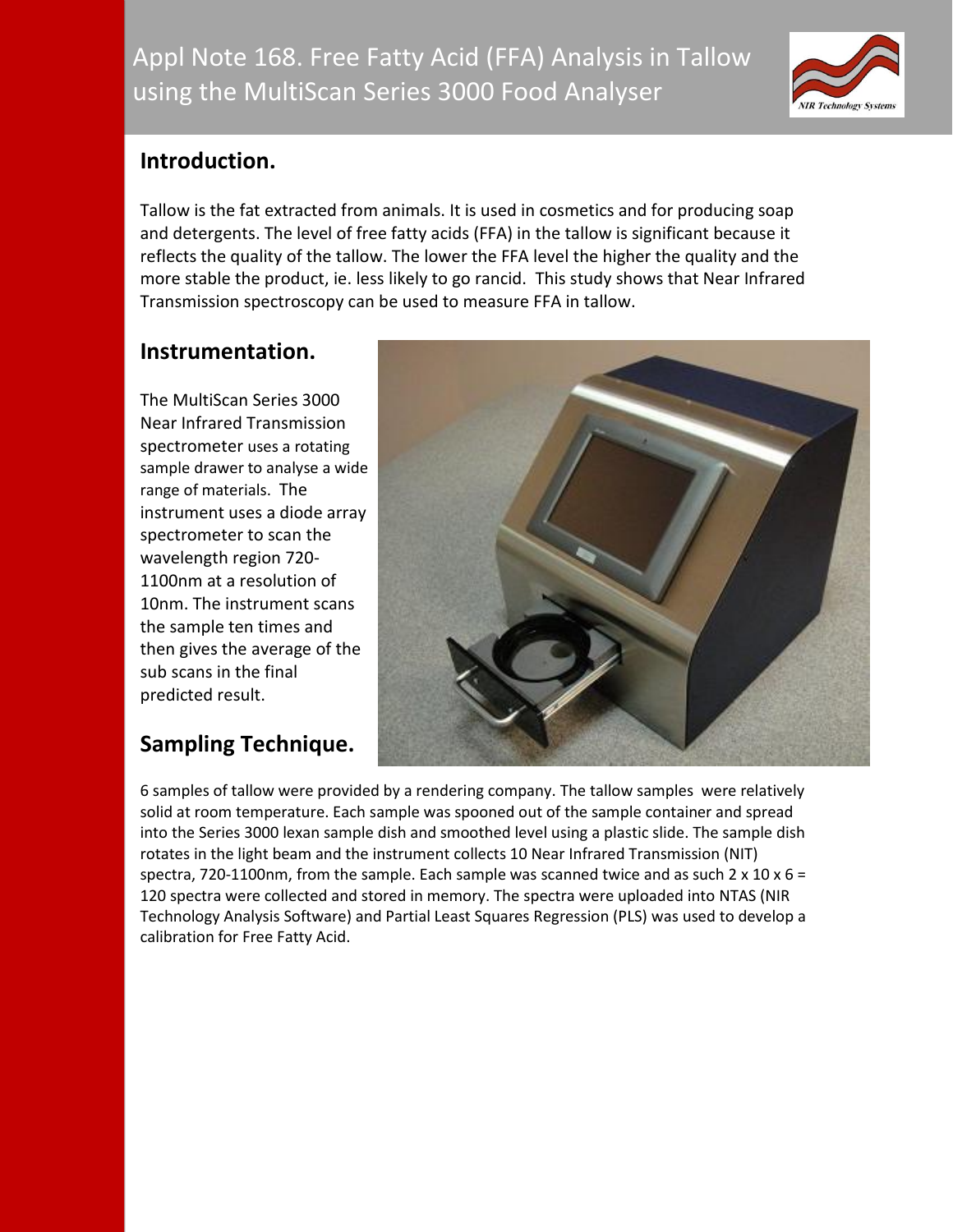#### **Results**

#### **Calibration Data**



Figure 2.1, below, shows the NIT spectra for the Tallow samples.

**Figure 2.1:** Plot of NIR Spectra for Tallow.

Figure 2.2 shows the calibration statistics for the NIR Free Fatty Acids values versus the reference values.